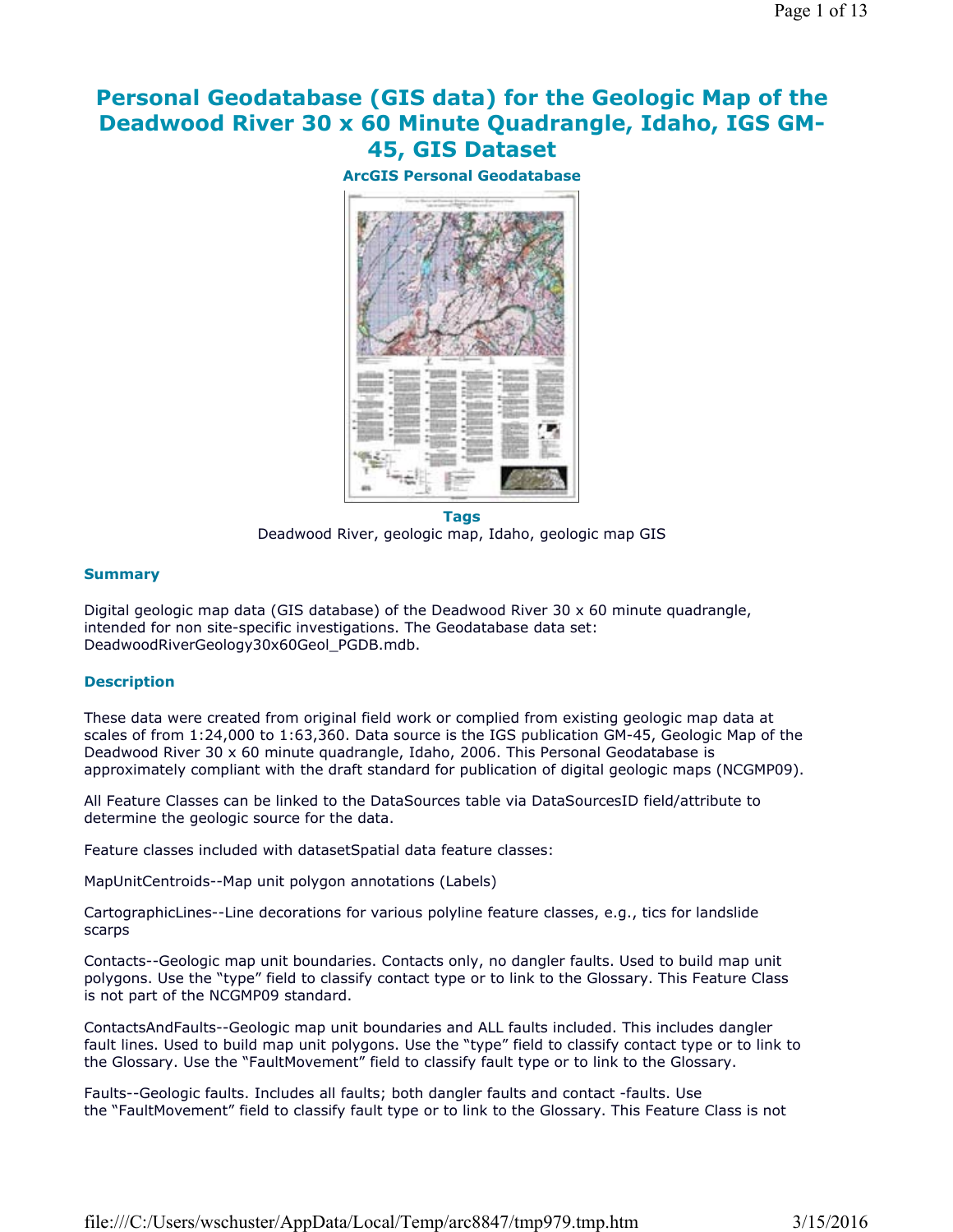part of the NCGMP09 standard.

Dikes--Geologic dikes (lines too small to map as polygons). Use the mapunit field to classify or to link to the DescriptionOfMapUnits table. This Feature Class is not part of the NCGMP09 standard.

Geologic Points--Geologic Point features showing located geologic (point) objects, e.g., fault breccia, non-oriented structure symbols. Use the "Type" field to classify by type and to link to Glossary if desired.

Orientations Points--Orientation Point data. Includes strike and dip and foliations measurements. Use the "type" field to classify or to link to the Glossary.

GeologicLines--Polylines depicting geologic mapped features, e.g., landslide headwall scarps, terraces scarps, axial fold traces, or avalanche trace. Use the "type" field to classify or to link to the Glossary.

MapUnitPolygons--Geologic map units polygons. These are the main features of this dataset. Descriptions for these units can be found in the DescriptionOfMapUnits feature class/table. Link via the MapUnit field.

Non Spatial data tables:

DescriptionOfMapUnits--Table with map unit descriptions. Use MapUnit field to link to MapUnitPolygons or Dikes.

Glossary--Look up table with explanations for geologic features found in all Feature Classes. For example, moraine crest: Definition--glacial moraine ridge crest. Features in feature classes can be link to Glossary via "Type" in feature class to "IGSGeoType" in Glossary.

DataSources--Sources of geologic mapping. Link via DataSourceID in feature class to DataSources\_ID in Sources.

DataDictionary--Field/attribute descriptions for fields in all Feature Classes and non-spatial tables in this data set.

### **Credits**

Science data credit: Thor H. Kiilsgaard, Loudon R. Stanford, and Reed S. Lewis

GIS credit: Loudon R. Stanford, William R. Schuster, Jane S. Freed, Vance T. MacKubbin, Alan K. Schlerf. and Jesse S. Bird.

### **Use limitations**

Geologic map data intended for non-site-specific use. These data were compiled from 1:24,000- 1:63,360 geologic mapping and should not be used at larger scales, e.g., 1:12,000. Use the DataSources table and the DataSourceID in each Feature Class to determine original intended scale.The Idaho Geological Survey does not guarantee this map or digital data to be free of errors nor assume liability for interpretations made from this map or digital data, or decisions based thereon.

**Extent West** -116.00 **East** -115.00 **North** 44.50 **South** 44.00

**Scale Range Maximum (zoomed in)** 1:50,000 **Minimum (zoomed out)** 1:500,000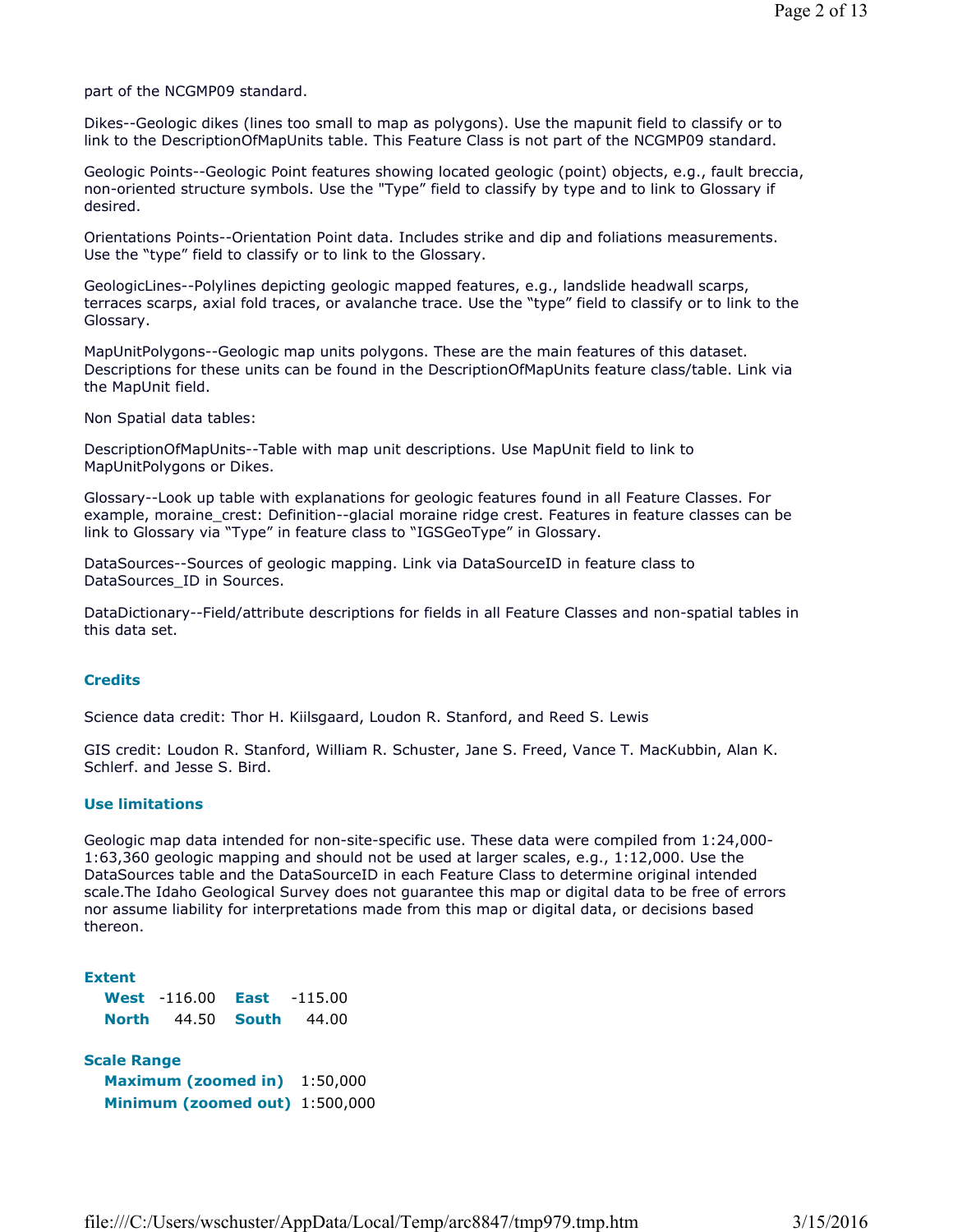## **ArcGIS Metadata ►**

## **Topics and Keywords ►**

THEMES OR CATEGORIES OF THE RESOURCE geoscientificInformation

CONTENT TYPE Downloadable Data EXPORT TO FGDC CSDGM XML FORMAT AS RESOURCE DESCRIPTION No

*Hide Topics and Keywords ▲*

## **Citation ►**

TITLE Personal Geodatabase (GIS data) for the Geologic Map of the Deadwood River 30 x 60 Minute Quadrangle, Idaho, IGS GM-45, GIS Dataset ALTERNATE TITLES Geologic Map of the Deadwood River 30 x 60 minute quadrangle, Idaho PUBLICATION DATE 2006-06-01 00:00:00

PRESENTATION FORMATS digital map FGDC GEOSPATIAL PRESENTATION FORMAT vector digital data

SERIES NAME Geologic Map ISSUE 45

RESOURCE IDENTIFIER VALUE IGS-GM-45

OTHER CITATION DETAILS Idaho Geologcial Survey Geologic Map 45, 2006

*Hide Citation ▲*

## **Citation Contacts ►**

```
RESPONSIBLE PARTY
  ORGANIZATION'S NAME Idaho Geological Survey 
  CONTACT'S ROLE originator
    CONTACT INFORMATION
►
      PHONE
        VOICE 208-885-7991
      ADDRESS
        TYPE postal 
        DELIVERY POINT 875 Perimeter Dr. MS 3014 
        CITY Moscow 
        ADMINISTRATIVE AREA Idaho
        POSTAL CODE 83844-3014 
        COUNTRY US 
        E-MAIL ADDRESS IGS@uidaho.edu
      Hide Contact information ▲
```
*Hide Citation Contacts ▲*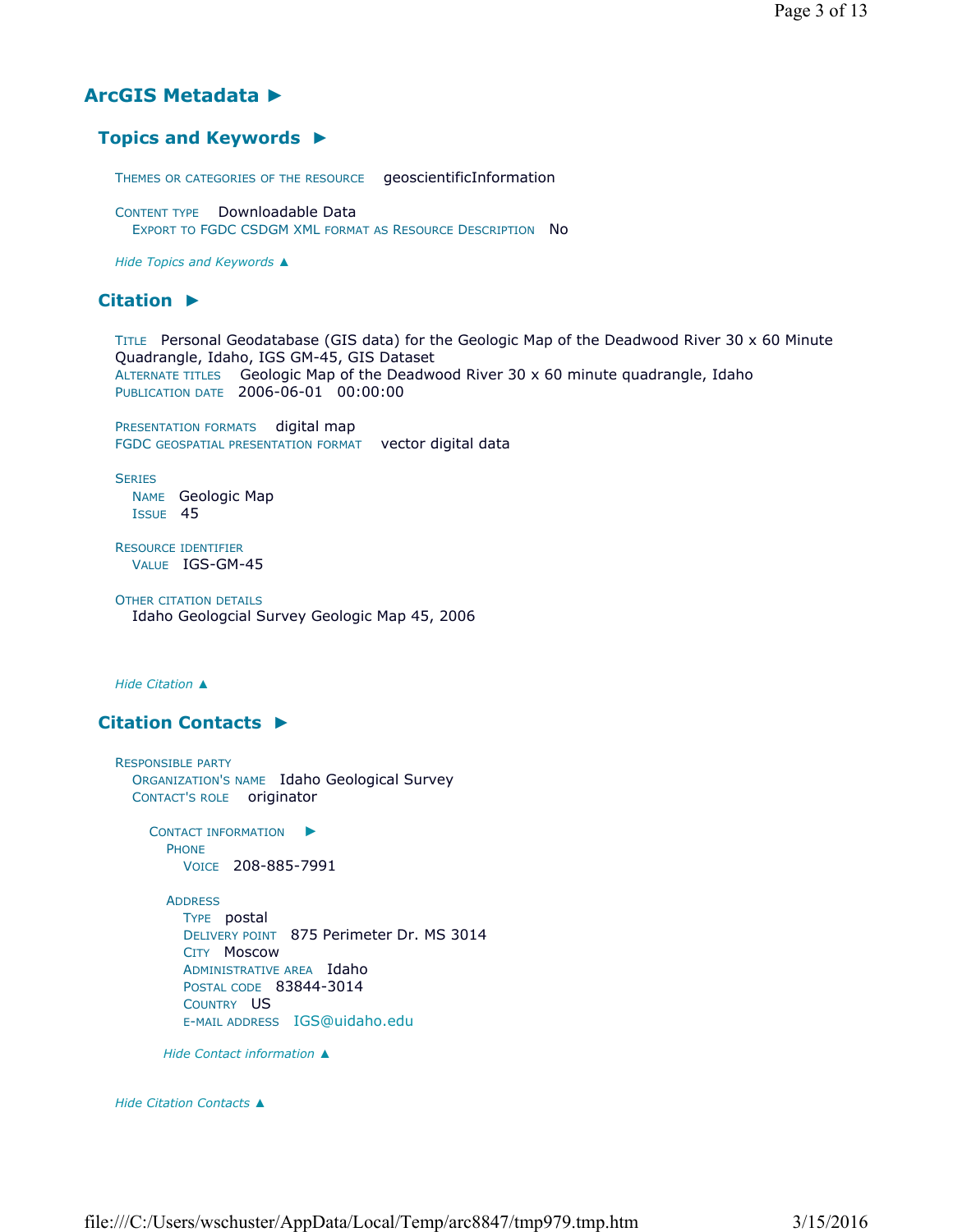## **Resource Details ►**

DATASET CHARACTER SET utf8 - 8 bit UCS Transfer Format

STATUS completed

**CREDITS** 

Science data credit: Thor H. Kiilsgaard, Loudon R. Stanford, and Reed S. Lewis

GIS credit: Loudon R. Stanford, William R. Schuster, Jane S. Freed, Vance T. MacKubbin, Alan K. Schlerf. and Jesse S. Bird.

ARCGIS ITEM PROPERTIES

*Hide Resource Details ▲*

### **Extents ►**

EXTENT GEOGRAPHIC EXTENT BOUNDING RECTANGLE EXTENT TYPE Extent used for searching WEST LONGITUDE -116.00 EAST LONGITUDE -115.00 NORTH LATITUDE 44.50 SOUTH LATITUDE 44.00 EXTENT CONTAINS THE RESOURCE Yes

*Hide Extents ▲*

### **Resource Points of Contact ►**

POINT OF CONTACT INDIVIDUAL'S NAME Loudon R. Stanford ORGANIZATION'S NAME Idaho Geological Survey CONTACT'S POSITION Digital Mapping Manager CONTACT'S ROLE originator

> CONTACT INFORMATION ► **PHONE** VOICE 208-885-7991

**ADDRESS** TYPE postal DELIVERY POINT 875 Perimeter Dr. MS 3014 CITY Moscow ADMINISTRATIVE AREA Idaho POSTAL CODE 83844-3014 COUNTRY US E-MAIL ADDRESS stanford@uidaho.edu

*Hide Contact information ▲*

*Hide Resource Points of Contact ▲*

### **Resource Maintenance ►**

RESOURCE MAINTENANCE UPDATE FREQUENCY as needed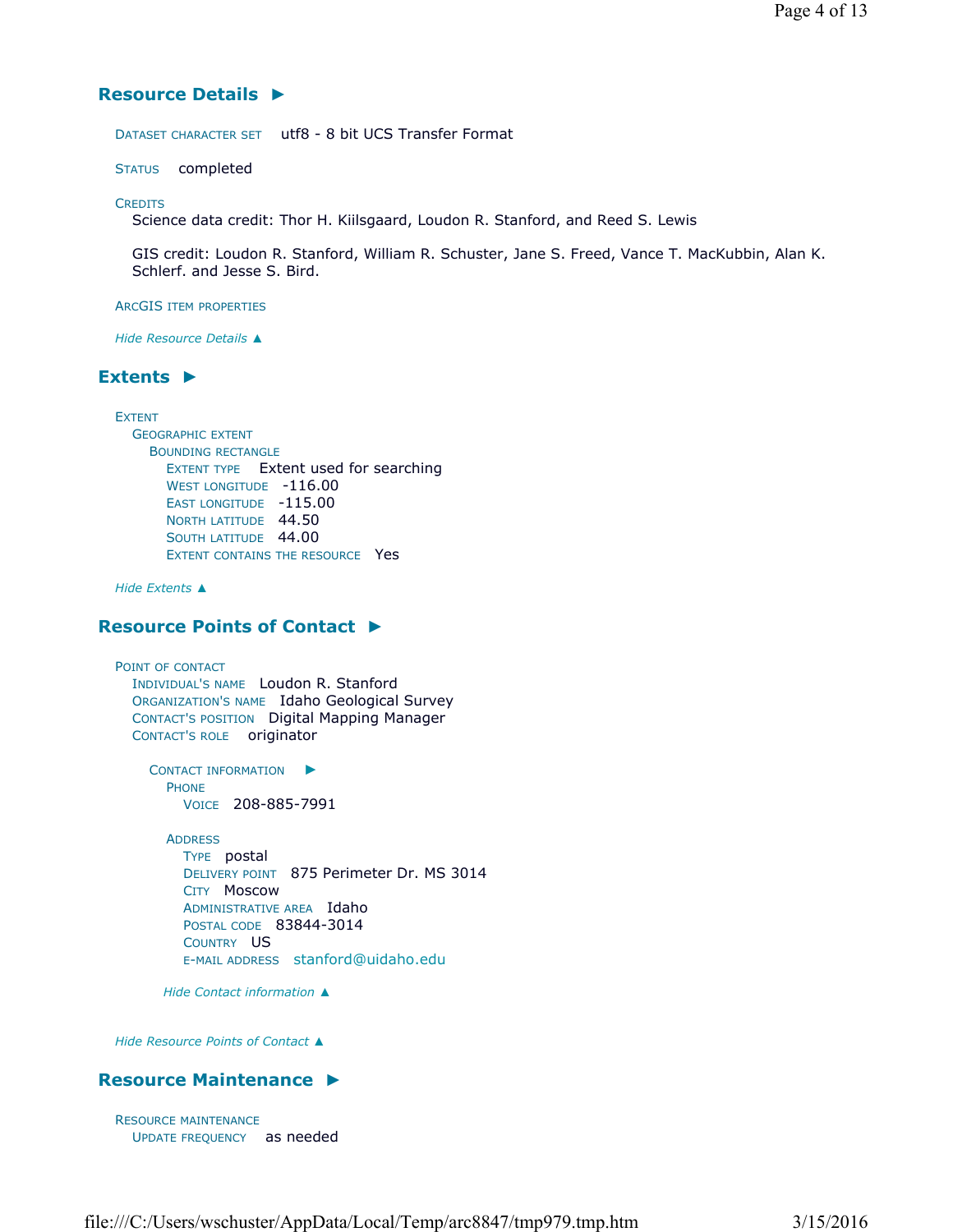MAINTENANCE CONTACT INDIVIDUAL'S NAME Loudon R. Stanford ORGANIZATION'S NAME Idaho Geological Survey CONTACT'S POSITION Digital Mapping Manager CONTACT'S ROLE originator

> CONTACT INFORMATION ► PHONE VOICE 208-885-7991

ADDRESS TYPE postal DELIVERY POINT 875 Perimeter Dr. MS 3014 CITY Moscow ADMINISTRATIVE AREA Idaho POSTAL CODE 83844-3014 COUNTRY US E-MAIL ADDRESS IGS@uidaho.edu

*Hide Contact information ▲*

*Hide Resource Maintenance ▲*

## **Resource Constraints ►**

#### **CONSTRAINTS**

LIMITATIONS OF USE

Geologic map data intended for non-site-specific use. These data were compiled from 1:24,000- 1:63,360 geologic mapping and should not be used at larger scales, e.g., 1:12,000. Use the DataSources table and the DataSourceID in each Feature Class to determine original intended scale.The Idaho Geological Survey does not guarantee this map or digital data to be free of errors nor assume liability for interpretations made from this map or digital data, or decisions based thereon.

*Hide Resource Constraints ▲*

### **Spatial Data Properties ►**

```
GRID
►
 TRANSFORMATION PARAMETERS ARE AVAILABLE No
```
*Hide Grid ▲*

*Hide Spatial Data Properties ▲*

### **Spatial Data Content ►**

COVERAGE DESCRIPTION TYPE OF INFORMATION thematic classification

*Hide Spatial Data Content ▲*

## **Data Quality ►**

SCOPE OF QUALITY INFORMATION RESOURCE LEVEL dataset ►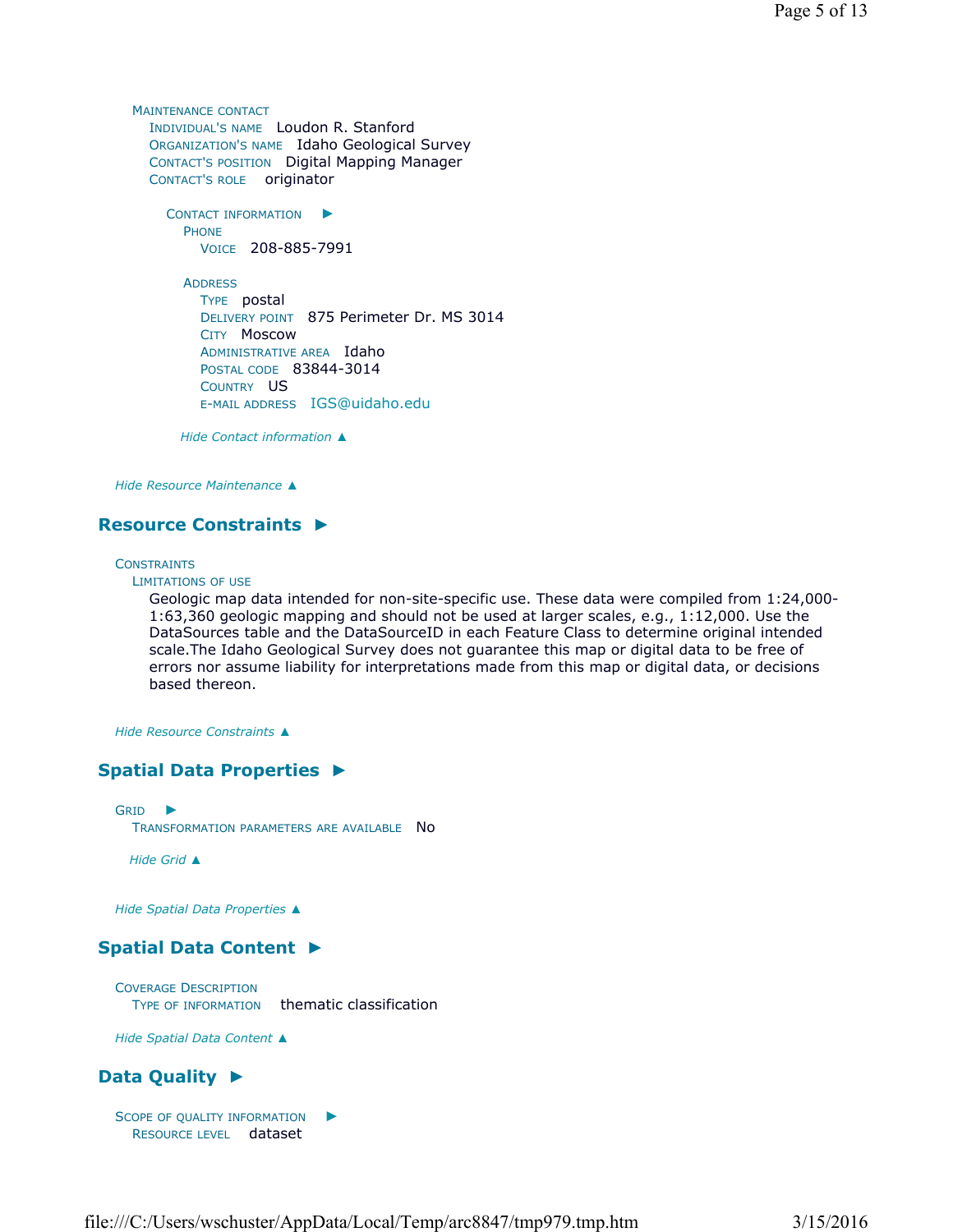*Hide Scope of quality information ▲*

#### DATA QUALITY REPORT - CONCEPTUAL CONSISTENCY ▶

#### MEASURE DESCRIPTION

Horizontal accuracy is difficult to quantify in geologic mapping of this type. User should use original map scale (linked to DataSources table in this data set via "DataSource\_ID" to determine relative accuracy of groups of map objects in the data set. ---EXAMPLE OF DETERMINING H ACCURACY: 1:24k map objects in the data set have a placement h-accuracy  $=$  > 80(+/-) feet (.04 inch x 2000 ft/inch  $@1:24,000$ ) for a CERTAIN line type. Accuracy is proportionally less for smaller scales and even less for other line types "AuthorConfidence" field. Map data used in compilation was visually compared to original for horizontal accuracy.

#### EVALUATION METHOD

Geologic map data are visually checked against original map data for completeness. Accuracy is determined by at least two factors: quality of capture (digitizing) consistency and the quality of the original geology. The quality of the original geology is by far the most important for determining the quality of attribute accuracy.

*Hide Data quality report - Conceptual consistency ▲*

*Hide Data Quality ▲*

## **Lineage ►**

#### LINEAGE STATEMENT

These data were created from original field work or complied from existing geologic map data at scales of from 1:24,000 to1:63,360. The overall data source publication is IGS publication Geologic Map-45, Geologic Map of the Deadwood River 30 x 60 minute quadrangle, Idaho, 2006.

Data sources are stored in the DataSourceID field for each Feature Class in the data set. References for these attributes are stored in the DataSources table in the data set. Information about authorship, data type, scale, and more can be found in this table.

*Hide Lineage ▲*

## **Geoprocessing history ►**

```
PROCESS
 PROCESS NAME
  DATE 2016-02-12 11:21:09 
 TOOL LOCATION c:\program files\arcgis\desktop10.3\ArcToolbox\Toolboxes\Data Management 
 Tools.tbx\CreatePersonalGDB 
  COMMAND ISSUED
    CreatePersonalGDB 
    W:\DATABASE_MAPS\GEOLOGY_tile_project\30X60_minute\Deadwood_River\GIS_NCGMP09
    \Round5 /DeadwoodRiverGeology_pGDB CURRENT
 INCLUDE IN LINEAGE WHEN EXPORTING METADATA NO
```

```
PROCESS
 PROCESS NAME
  DATE 2016-02-12 11:24:58
```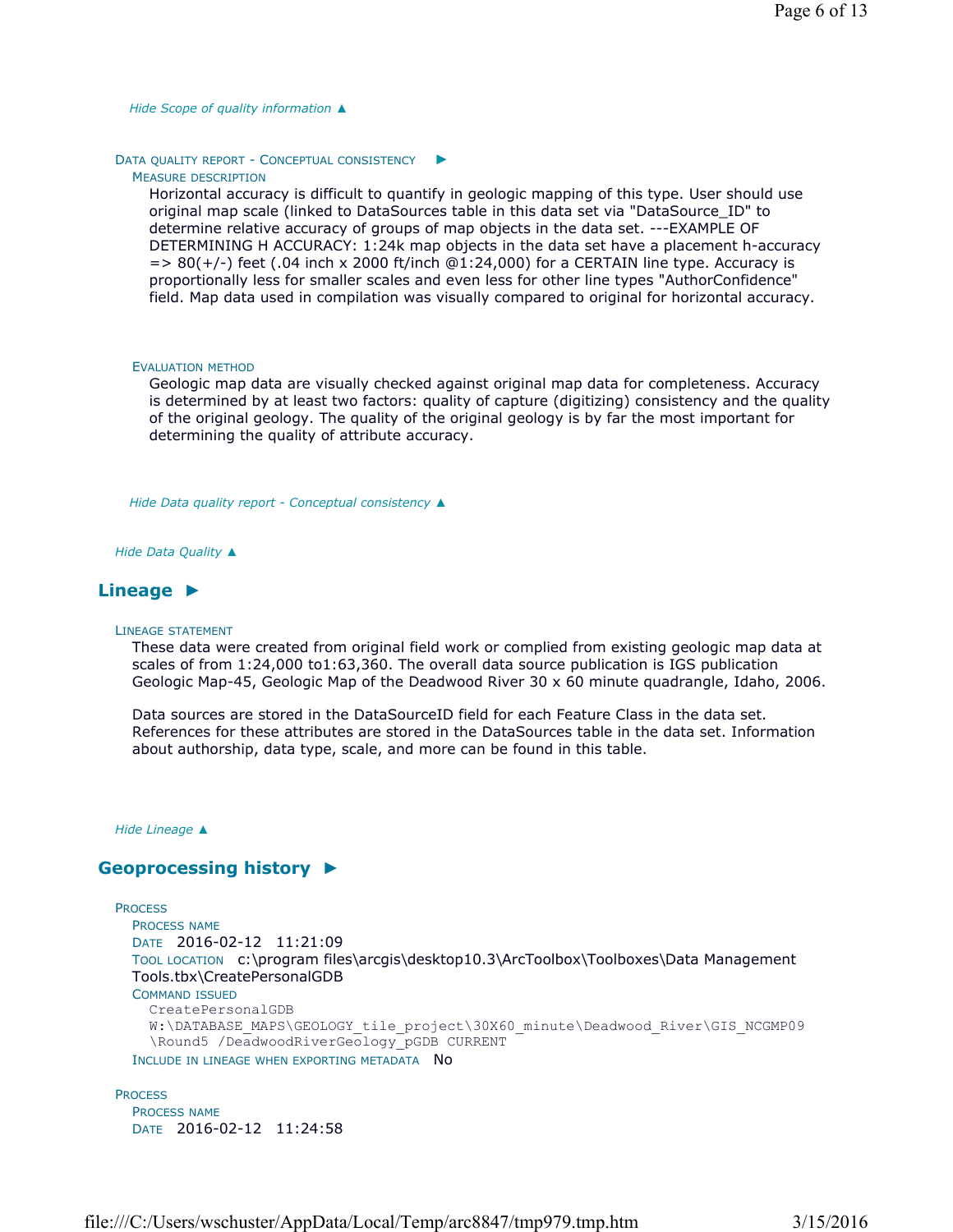#### TOOL LOCATION c:\program files\arcgis\desktop10.3\ArcToolbox\Toolboxes\Conversion Tools.tbx\FeatureClassToGeodatabase

#### COMMAND ISSUED

FeatureClassToGeodatabase W:\DATABASE\_MAPS\GEOLOGY\_tile\_project\30X60\_minute\Deadwood\_River\GIS\_NCGMP09 \Round5/MapUnitPolys.SHP W:\DATABASE\_MAPS\GEOLOGY\_tile\_project\30X60\_minute\Deadwood\_River\GIS\_NCGMP09 \Round5/DeadwoodRiverGeology\_pGDB.mdb INCLUDE IN LINEAGE WHEN EXPORTING METADATA NO

#### **PROCESS**

PROCESS NAME DATE 2016-02-12 11:25:13 TOOL LOCATION c:\program files\arcgis\desktop10.3\ArcToolbox\Toolboxes\Conversion Tools.tbx\FeatureClassToGeodatabase COMMAND ISSUED

FeatureClassToGeodatabase W:\DATABASE\_MAPS\GEOLOGY\_tile\_project\30X60\_minute\Deadwood\_River\GIS\_NCGMP09 \Round5/Contacts.shp W:\DATABASE\_MAPS\GEOLOGY\_tile\_project\30X60\_minute\Deadwood\_River\GIS\_NCGMP09 \Round5/DeadwoodRiverGeology\_pGDB.mdb

INCLUDE IN LINEAGE WHEN EXPORTING METADATA NO

**PROCESS** 

PROCESS NAME DATE 2016-02-12 11:25:19 TOOL LOCATION c:\program files\arcgis\desktop10.3\ArcToolbox\Toolboxes\Conversion Tools.tbx\FeatureClassToGeodatabase

COMMAND ISSUED

FeatureClassToGeodatabase W:\DATABASE\_MAPS\GEOLOGY\_tile\_project\30X60\_minute\Deadwood\_River\GIS\_NCGMP09 \Round5/OrientationPoints.SHP W:\DATABASE\_MAPS\GEOLOGY\_tile\_project\30X60\_minute\Deadwood\_River\GIS\_NCGMP09 \Round5/DeadwoodRiverGeology\_pGDB.mdb

INCLUDE IN LINEAGE WHEN EXPORTING METADATA NO

#### **PROCESS**

PROCESS NAME DATE 2016-02-12 11:25:26 TOOL LOCATION c:\program files\arcgis\desktop10.3\ArcToolbox\Toolboxes\Conversion Tools.tbx\FeatureClassToGeodatabase COMMAND ISSUED

```
FeatureClassToGeodatabase 
W:\DATABASE_MAPS\GEOLOGY_tile_project\30X60_minute\Deadwood_River\GIS_NCGMP09
\Round5/Faults.shp 
W:\DATABASE_MAPS\GEOLOGY_tile_project\30X60_minute\Deadwood_River\GIS_NCGMP09
\Round5/DeadwoodRiverGeology_pGDB.mdb
```
INCLUDE IN LINEAGE WHEN EXPORTING METADATA NO

#### **PROCESS**

```
PROCESS NAME
DATE 2016-02-12 11:25:32 
TOOL LOCATION c:\program files\arcgis\desktop10.3\ArcToolbox\Toolboxes\Conversion 
Tools.tbx\FeatureClassToGeodatabase 
COMMAND ISSUED
  FeatureClassToGeodatabase 
  W:\DATABASE_MAPS\GEOLOGY_tile_project\30X60_minute\Deadwood_River\GIS_NCGMP09
  \Round5/GeologicPoints.SHP 
  W:\DATABASE_MAPS\GEOLOGY_tile_project\30X60_minute\Deadwood_River\GIS_NCGMP09
  \Round5/DeadwoodRiverGeology_pGDB.mdb
INCLUDE IN LINEAGE WHEN EXPORTING METADATA NO
```
**PROCESS**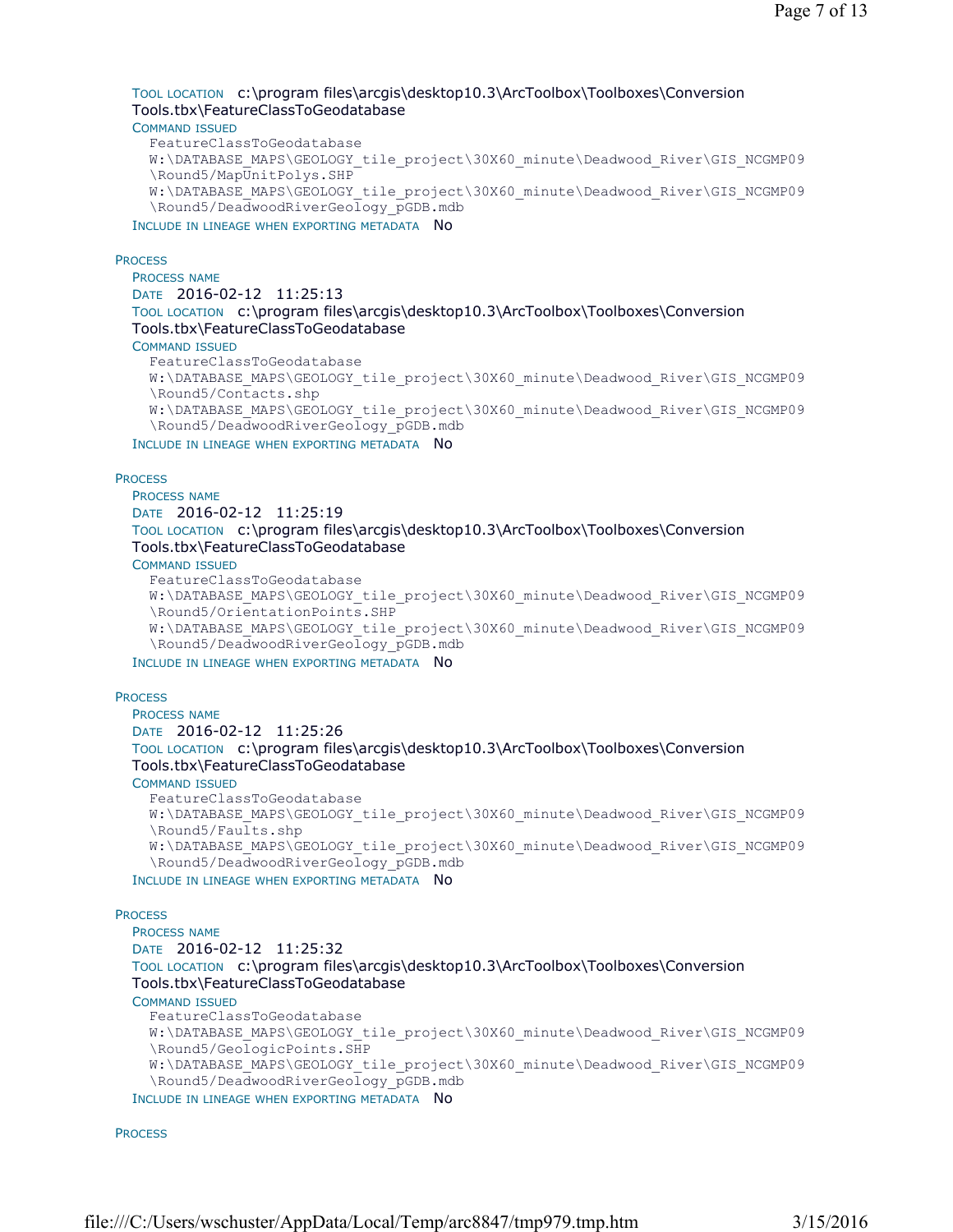#### PROCESS NAME DATE 2016-02-12 11:25:40 TOOL LOCATION c:\program files\arcgis\desktop10.3\ArcToolbox\Toolboxes\Conversion Tools.tbx\FeatureClassToGeodatabase COMMAND ISSUED FeatureClassToGeodatabase W:\DATABASE\_MAPS\GEOLOGY\_tile\_project\30X60\_minute\Deadwood\_River\GIS\_NCGMP09 \Round5/Dikes.shp W:\DATABASE\_MAPS\GEOLOGY\_tile\_project\30X60\_minute\Deadwood\_River\GIS\_NCGMP09

\Round5/DeadwoodRiverGeology\_pGDB.mdb

INCLUDE IN LINEAGE WHEN EXPORTING METADATA NO

#### **PROCESS**

PROCESS NAME DATE 2016-02-12 11:25:46 TOOL LOCATION c:\program files\arcgis\desktop10.3\ArcToolbox\Toolboxes\Conversion Tools.tbx\FeatureClassToGeodatabase COMMAND ISSUED FeatureClassToGeodatabase W:\DATABASE\_MAPS\GEOLOGY\_tile\_project\30X60\_minute\Deadwood\_River\GIS\_NCGMP09

\Round5/GeologicLines.SHP W:\DATABASE\_MAPS\GEOLOGY\_tile\_project\30X60\_minute\Deadwood\_River\GIS\_NCGMP09 \Round5/DeadwoodRiverGeology\_pGDB.mdb

INCLUDE IN LINEAGE WHEN EXPORTING METADATA NO

#### **PROCESS**

PROCESS NAME

DATE 2016-02-12 11:25:52

TOOL LOCATION c:\program files\arcgis\desktop10.3\ArcToolbox\Toolboxes\Conversion Tools.tbx\FeatureClassToGeodatabase

COMMAND ISSUED

```
FeatureClassToGeodatabase 
W:\DATABASE_MAPS\GEOLOGY_tile_project\30X60_minute\Deadwood_River\GIS_NCGMP09
\Round5/CartographicLines.SHP 
W:\DATABASE_MAPS\GEOLOGY_tile_project\30X60_minute\Deadwood_River\GIS_NCGMP09
\Round5/DeadwoodRiverGeology_pGDB.mdb
```
INCLUDE IN LINEAGE WHEN EXPORTING METADATA NO

#### **PROCESS**

PROCESS NAME DATE 2016-02-12 11:26:08 TOOL LOCATION c:\program files\arcgis\desktop10.3\ArcToolbox\Toolboxes\Conversion Tools.tbx\FeatureClassToGeodatabase COMMAND ISSUED FeatureClassToGeodatabase W:\DATABASE\_MAPS\GEOLOGY\_tile\_project\30X60\_minute\Deadwood\_River\GIS\_NCGMP09 \Round5/ContactsAndFaults.SHP

W:\DATABASE\_MAPS\GEOLOGY\_tile\_project\30X60\_minute\Deadwood\_River\GIS\_NCGMP09 \Round5/DeadwoodRiverGeology\_pGDB.mdb

INCLUDE IN LINEAGE WHEN EXPORTING METADATA NO

### **PROCESS**

PROCESS NAME DATE 2016-02-12 11:27:38 TOOL LOCATION c:\program files\arcgis\desktop10.3\ArcToolbox\Toolboxes\Conversion Tools.tbx\TableToGeodatabase COMMAND ISSUED TableToGeodatabase W:\DATABASE\_MAPS\GEOLOGY\_tile\_project\30X60\_minute\Deadwood\_River\GIS\_NCGMP09 \Round5/attributes-GDB.mdb/C W:\DATABASE\_MAPS\GEOLOGY\_tile\_project\30X60\_minute\Deadwood\_River\GIS\_NCGMP09 \Round5/DeadwoodRiverGeology\_pGDB.mdb INCLUDE IN LINEAGE WHEN EXPORTING METADATA NO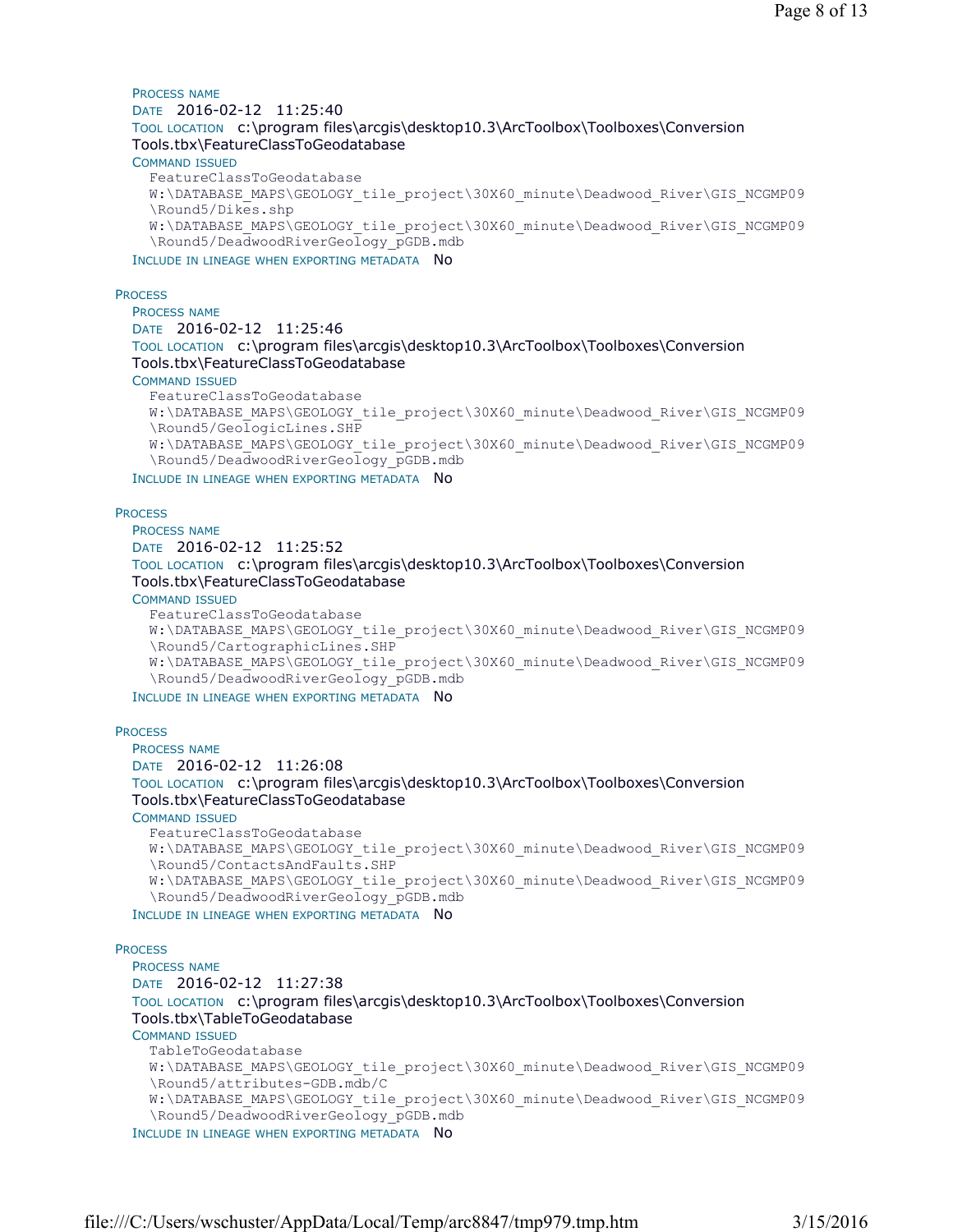**PROCESS** PROCESS NAME DATE 2016-02-12 11:27:53 TOOL LOCATION c:\program files\arcgis\desktop10.3\ArcToolbox\Toolboxes\Conversion Tools.tbx\TableToGeodatabase COMMAND ISSUED TableToGeodatabase W:\DATABASE\_MAPS\GEOLOGY\_tile\_project\30X60\_minute\Deadwood\_River\GIS\_NCGMP09 \Round5/attributes-GDB.mdb/CAF W:\DATABASE\_MAPS\GEOLOGY\_tile\_project\30X60\_minute\Deadwood\_River\GIS\_NCGMP09 \Round5/DeadwoodRiverGeology\_pGDB.mdb INCLUDE IN LINEAGE WHEN EXPORTING METADATA NO

**PROCESS** 

```
PROCESS NAME
DATE 2016-02-12 11:28:06 
TOOL LOCATION c:\program files\arcgis\desktop10.3\ArcToolbox\Toolboxes\Conversion 
Tools.tbx\TableToGeodatabase 
COMMAND ISSUED
  TableToGeodatabase 
  W:\DATABASE_MAPS\GEOLOGY_tile_project\30X60_minute\Deadwood_River\GIS_NCGMP09
  \Round5/attributes-GDB.mdb/CL 
  W:\DATABASE_MAPS\GEOLOGY_tile_project\30X60_minute\Deadwood_River\GIS_NCGMP09
  \Round5/DeadwoodRiverGeology_pGDB.mdb
```
INCLUDE IN LINEAGE WHEN EXPORTING METADATA NO

**PROCESS** 

```
PROCESS NAME
DATE 2016-02-12 11:28:20 
TOOL LOCATION c:\program files\arcgis\desktop10.3\ArcToolbox\Toolboxes\Conversion 
Tools.tbx\TableToGeodatabase 
COMMAND ISSUED
  TableToGeodatabase 
  W:\DATABASE_MAPS\GEOLOGY_tile_project\30X60_minute\Deadwood_River\GIS_NCGMP09
  \Round5/attributes-GDB.mdb/D 
  W:\DATABASE_MAPS\GEOLOGY_tile_project\30X60_minute\Deadwood_River\GIS_NCGMP09
  \Round5/DeadwoodRiverGeology_pGDB.mdb
```
INCLUDE IN LINEAGE WHEN EXPORTING METADATA NO

**PROCESS** 

```
PROCESS NAME
DATE 2016-02-12 11:28:33 
TOOL LOCATION c:\program files\arcgis\desktop10.3\ArcToolbox\Toolboxes\Conversion
Tools.tbx\TableToGeodatabase 
COMMAND ISSUED
  TableToGeodatabase 
  W:\DATABASE_MAPS\GEOLOGY_tile_project\30X60_minute\Deadwood_River\GIS_NCGMP09
  \Round5/attributes-GDB.mdb/F 
  W:\DATABASE_MAPS\GEOLOGY_tile_project\30X60_minute\Deadwood_River\GIS_NCGMP09
  \Round5/DeadwoodRiverGeology_pGDB.mdb
INCLUDE IN LINEAGE WHEN EXPORTING METADATA NO
```
#### **PROCESS**

```
PROCESS NAME
DATE 2016-02-12 11:28:47 
TOOL LOCATION c:\program files\arcgis\desktop10.3\ArcToolbox\Toolboxes\Conversion 
Tools.tbx\TableToGeodatabase 
COMMAND ISSUED
  TableToGeodatabase 
  W:\DATABASE_MAPS\GEOLOGY_tile_project\30X60_minute\Deadwood_River\GIS_NCGMP09
  \Round5/attributes-GDB.mdb/GL 
  W:\DATABASE_MAPS\GEOLOGY_tile_project\30X60_minute\Deadwood_River\GIS_NCGMP09
```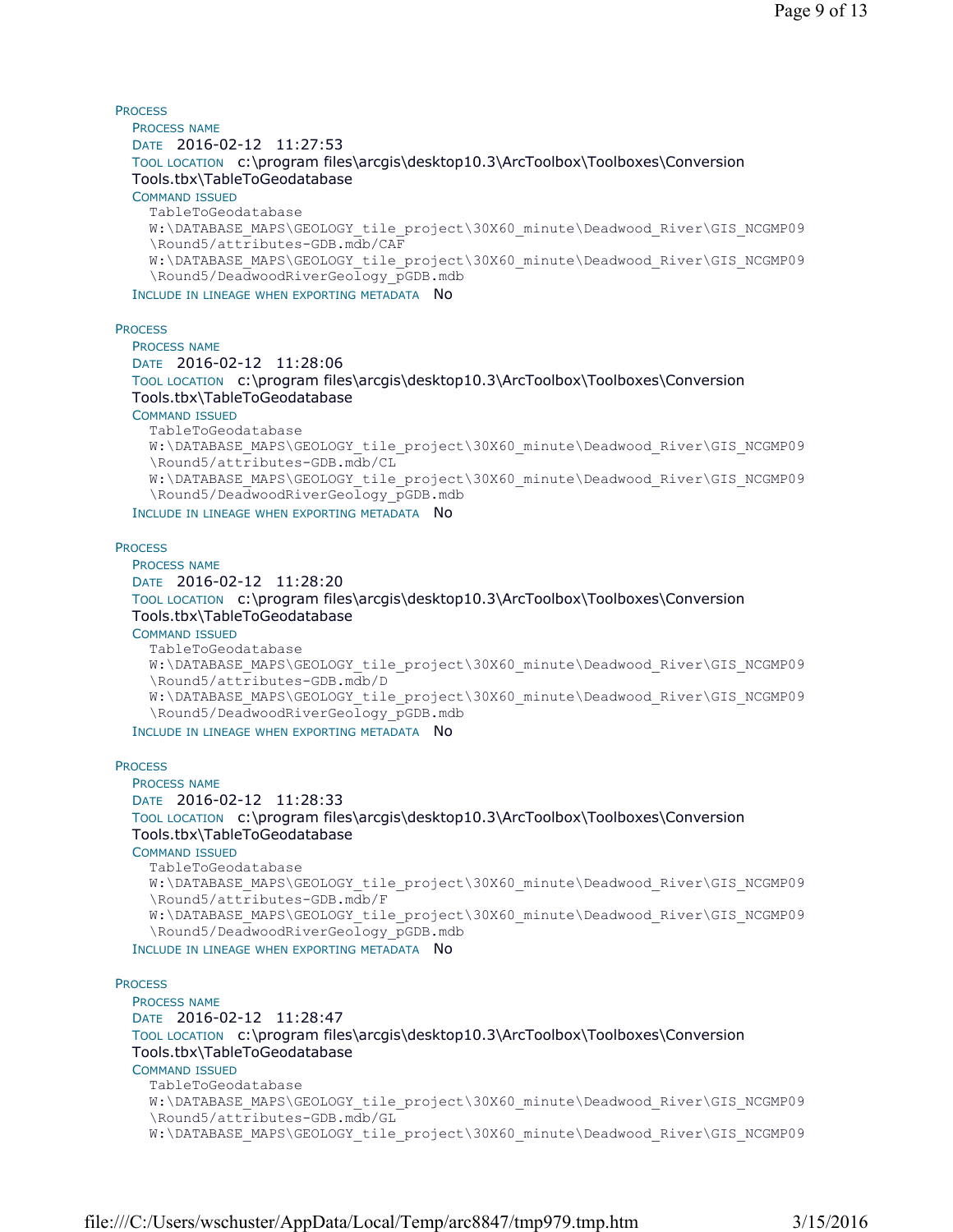\Round5/DeadwoodRiverGeology\_pGDB.mdb INCLUDE IN LINEAGE WHEN EXPORTING METADATA NO

#### **PROCESS**

PROCESS NAME DATE 2016-02-12 11:29:00 TOOL LOCATION c:\program files\arcgis\desktop10.3\ArcToolbox\Toolboxes\Conversion Tools.tbx\TableToGeodatabase COMMAND ISSUED TableToGeodatabase W:\DATABASE\_MAPS\GEOLOGY\_tile\_project\30X60\_minute\Deadwood\_River\GIS\_NCGMP09 \Round5/attributes-GDB.mdb/GP W:\DATABASE\_MAPS\GEOLOGY\_tile\_project\30X60\_minute\Deadwood\_River\GIS\_NCGMP09 \Round5/DeadwoodRiverGeology\_pGDB.mdb INCLUDE IN LINEAGE WHEN EXPORTING METADATA NO

#### **PROCESS**

PROCESS NAME DATE 2016-02-12 11:29:13 TOOL LOCATION c:\program files\arcgis\desktop10.3\ArcToolbox\Toolboxes\Conversion Tools.tbx\TableToGeodatabase COMMAND ISSUED TableToGeodatabase W:\DATABASE\_MAPS\GEOLOGY\_tile\_project\30X60\_minute\Deadwood\_River\GIS\_NCGMP09 \Round5/attributes-GDB.mdb/MUP W:\DATABASE\_MAPS\GEOLOGY\_tile\_project\30X60\_minute\Deadwood\_River\GIS\_NCGMP09 \Round5/DeadwoodRiverGeology\_pGDB.mdb

INCLUDE IN LINEAGE WHEN EXPORTING METADATA NO

#### **PROCESS**

PROCESS NAME DATE 2016-02-12 11:29:27 TOOL LOCATION c:\program files\arcgis\desktop10.3\ArcToolbox\Toolboxes\Conversion Tools.tbx\TableToGeodatabase COMMAND ISSUED TableToGeodatabase W:\DATABASE\_MAPS\GEOLOGY\_tile\_project\30X60\_minute\Deadwood\_River\GIS\_NCGMP09 \Round5/attributes-GDB.mdb/OP W:\DATABASE\_MAPS\GEOLOGY\_tile\_project\30X60\_minute\Deadwood\_River\GIS\_NCGMP09 \Round5/DeadwoodRiverGeology\_pGDB.mdb

INCLUDE IN LINEAGE WHEN EXPORTING METADATA NO

#### **PROCESS**

PROCESS NAME DATE 2016-02-12 11:29:40 TOOL LOCATION c:\program files\arcgis\desktop10.3\ArcToolbox\Toolboxes\Conversion Tools.tbx\TableToGeodatabase COMMAND ISSUED TableToGeodatabase W:\DATABASE\_MAPS\GEOLOGY\_tile\_project\30X60\_minute\Deadwood\_River\GIS\_NCGMP09 \Round5/attributes-GDB.mdb/SOURCESFile W:\DATABASE\_MAPS\GEOLOGY\_tile\_project\30X60\_minute\Deadwood\_River\GIS\_NCGMP09 \Round5/DeadwoodRiverGeology\_pGDB.mdb

INCLUDE IN LINEAGE WHEN EXPORTING METADATA NO

#### **PROCESS**

PROCESS NAME DATE 2016-02-12 11:29:53 TOOL LOCATION c:\program files\arcgis\desktop10.3\ArcToolbox\Toolboxes\Conversion Tools.tbx\TableToGeodatabase COMMAND ISSUED TableToGeodatabase W:\DATABASE\_MAPS\GEOLOGY\_tile\_project\30X60\_minute\Deadwood\_River\GIS\_NCGMP09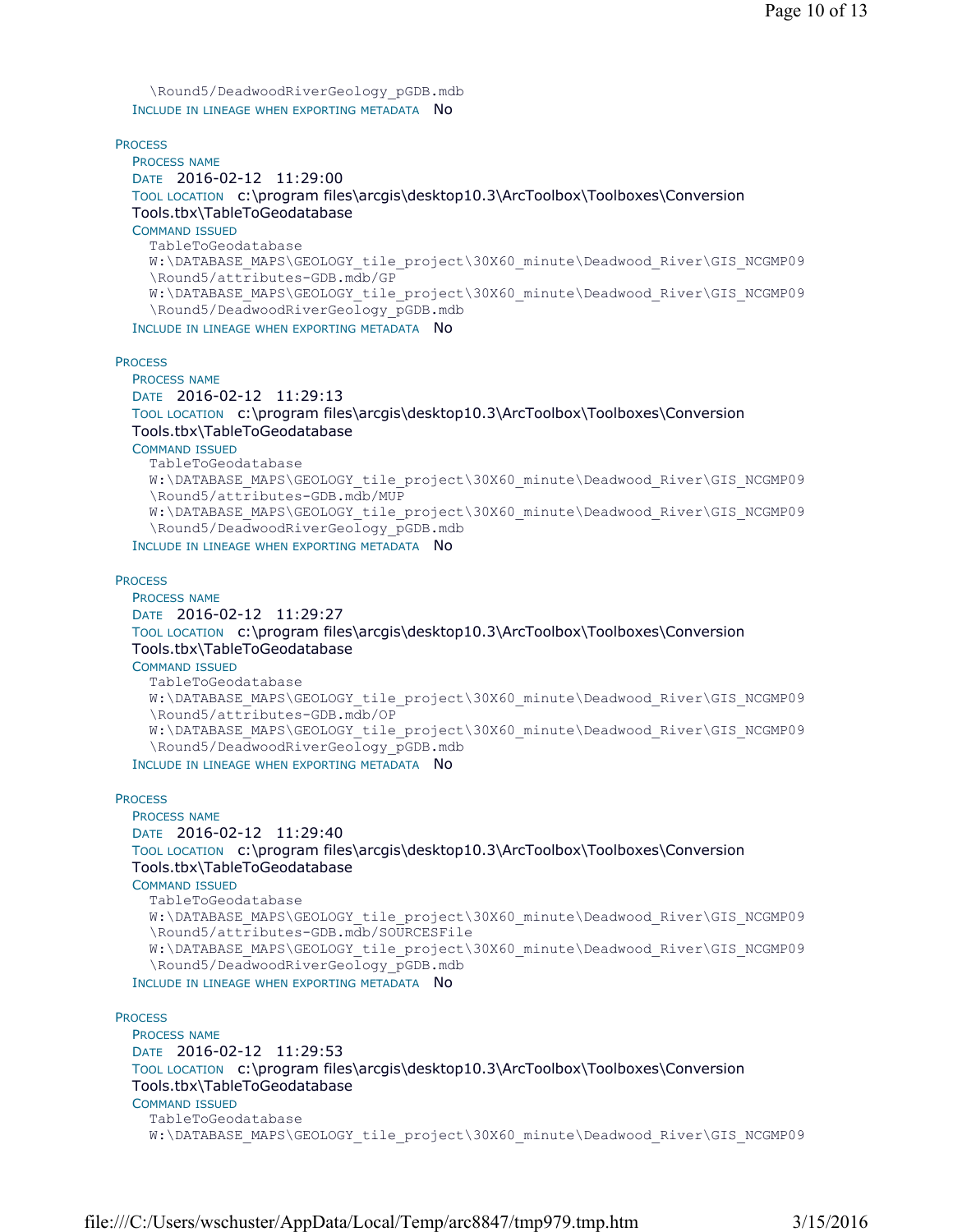```
\Round5/attributes-GDB.mdb/XGLOSSARYNOTFOUND 
    W:\DATABASE_MAPS\GEOLOGY_tile_project\30X60_minute\Deadwood_River\GIS_NCGMP09
    \Round5/DeadwoodRiverGeology_pGDB.mdb
 INCLUDE IN LINEAGE WHEN EXPORTING METADATA NO
PROCESS
 PROCESS NAME
 DATE 2016-02-12 11:30:07 
 TOOL LOCATION c:\program files\arcgis\desktop10.3\ArcToolbox\Toolboxes\Conversion 
 Tools.tbx\TableToGeodatabase 
 COMMAND ISSUED
    TableToGeodatabase 
    W:\DATABASE_MAPS\GEOLOGY_tile_project\30X60_minute\Deadwood_River\GIS_NCGMP09
    \Round5/attributes-GDB.mdb/XIGSsourceNOTFOUND 
    W:\DATABASE_MAPS\GEOLOGY_tile_project\30X60_minute\Deadwood_River\GIS_NCGMP09
    \Round5/DeadwoodRiverGeology_pGDB.mdb
 INCLUDE IN LINEAGE WHEN EXPORTING METADATA NO
PROCESS
 PROCESS NAME
 DATE 2016-02-12 11:43:56 
 TOOL LOCATION c:\program files\arcgis\desktop10.3\ArcToolbox\Toolboxes\Data Management 
 Tools.tbx\Compact 
 COMMAND ISSUED
    Compact 
    W:\DATABASE_MAPS\GEOLOGY_tile_project\30X60_minute\Deadwood_River\GIS_NCGMP09
    \Round5/DeadwoodRiverGeology_pGDB.mdb
 INCLUDE IN LINEAGE WHEN EXPORTING METADATA NO
```
*Hide Geoprocessing history ▲*

## **Distribution ►**

DISTRIBUTOR ► CONTACT INFORMATION ORGANIZATION'S NAME Idaho Geological Survey CONTACT'S ROLE originator CONTACT INFORMATION ►

PHONE VOICE 208-885-7991

ADDRESS TYPE postal DELIVERY POINT 875 Perimeter Dr. MS 3014 CITY Moscow ADMINISTRATIVE AREA Idaho POSTAL CODE 83844-3014 COUNTRY US E-MAIL ADDRESS IGS@uidaho.edu

*Hide Contact information ▲*

TRANSFER OPTIONS ONLINE SOURCE LOCATION http://www.idahogeology.org/Products/reverselook.asp? switch=title&value=Geologic\_Map\_of\_the\_Deadwood\_River\_30\_x\_60\_Minute\_Quadrangle,\_Idaho FUNCTION PERFORMED download

*Hide Distributor ▲*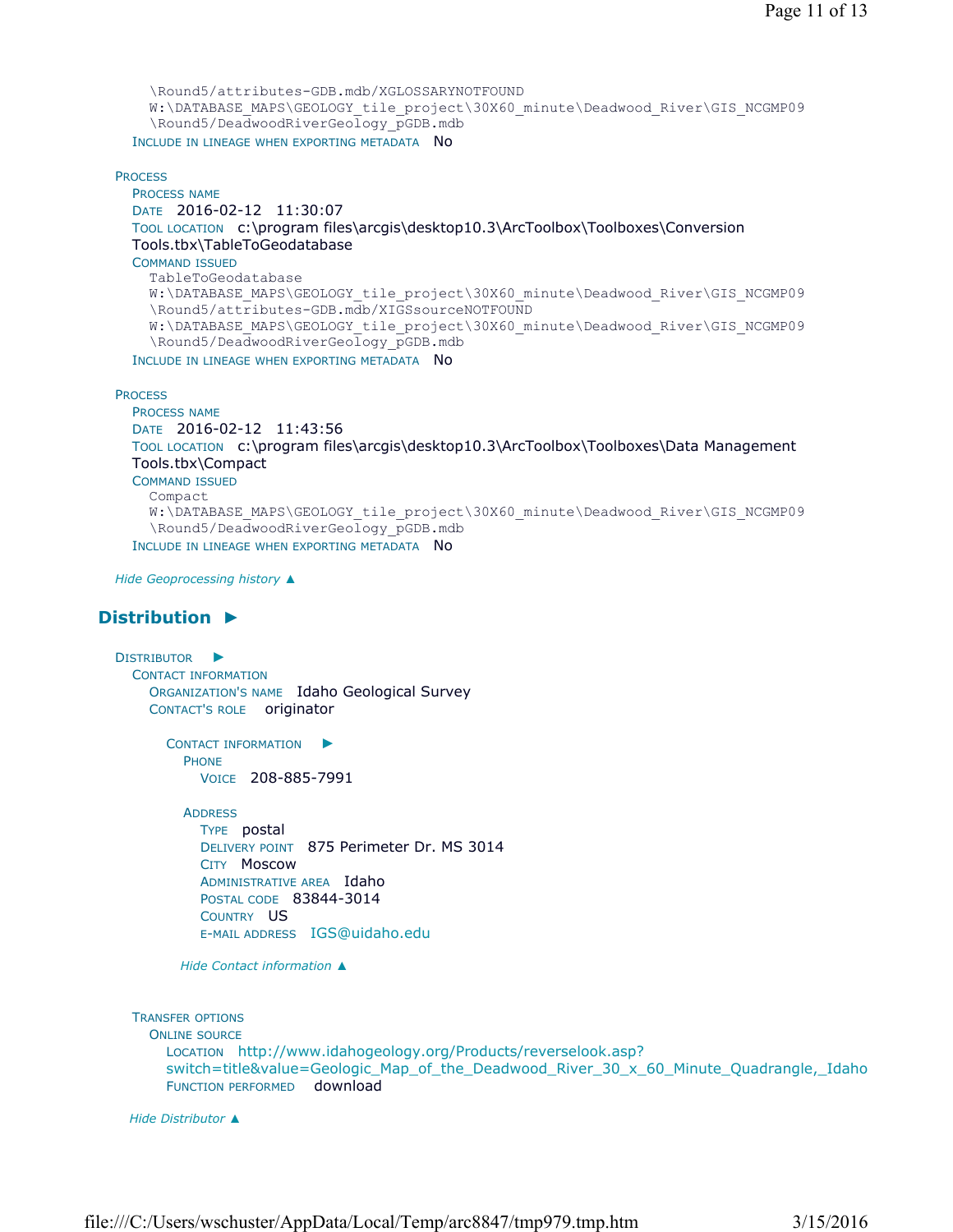Page 12 of 13

DISTRIBUTION FORMAT NAME ArcGIS Personal Geodatabase

DISTRIBUTION FORMAT NAME Shape files

*Hide Distribution ▲*

## **Fields ►**

OVERVIEW DESCRIPTION ► ENTITY AND ATTRIBUTE OVERVIEW See DataDictionary table in this dataset for complete listing of fields and attributes

*Hide Overview Description ▲*

*Hide Fields ▲*

## **Metadata Details ►**

METADATA CHARACTER SET utf8 - 8 bit UCS Transfer Format

SCOPE OF THE DATA DESCRIBED BY THE METADATA dataset

LAST UPDATE 2016-03-02

ARCGIS METADATA PROPERTIES METADATA FORMAT ArcGIS 1.0 STANDARD OR PROFILE USED TO EDIT METADATA FGDC

CREATED IN ARCGIS FOR THE ITEM 2016-02-12 11:21:09 LAST MODIFIED IN ARCGIS FOR THE ITEM 2016-03-15 11:32:27

AUTOMATIC UPDATES HAVE BEEN PERFORMED NO

*Hide Metadata Details ▲*

## **Metadata Contacts ►**

METADATA CONTACT INDIVIDUAL'S NAME Loudon R. Stanford ORGANIZATION'S NAME Idaho Geological Survey CONTACT'S POSITION Digital Mapping Manager CONTACT'S ROLE originator

> CONTACT INFORMATION ► PHONE VOICE 208-885-7991

ADDRESS TYPE postal DELIVERY POINT 875 Perimeter Dr. MS 3014 CITY Moscow ADMINISTRATIVE AREA Idaho